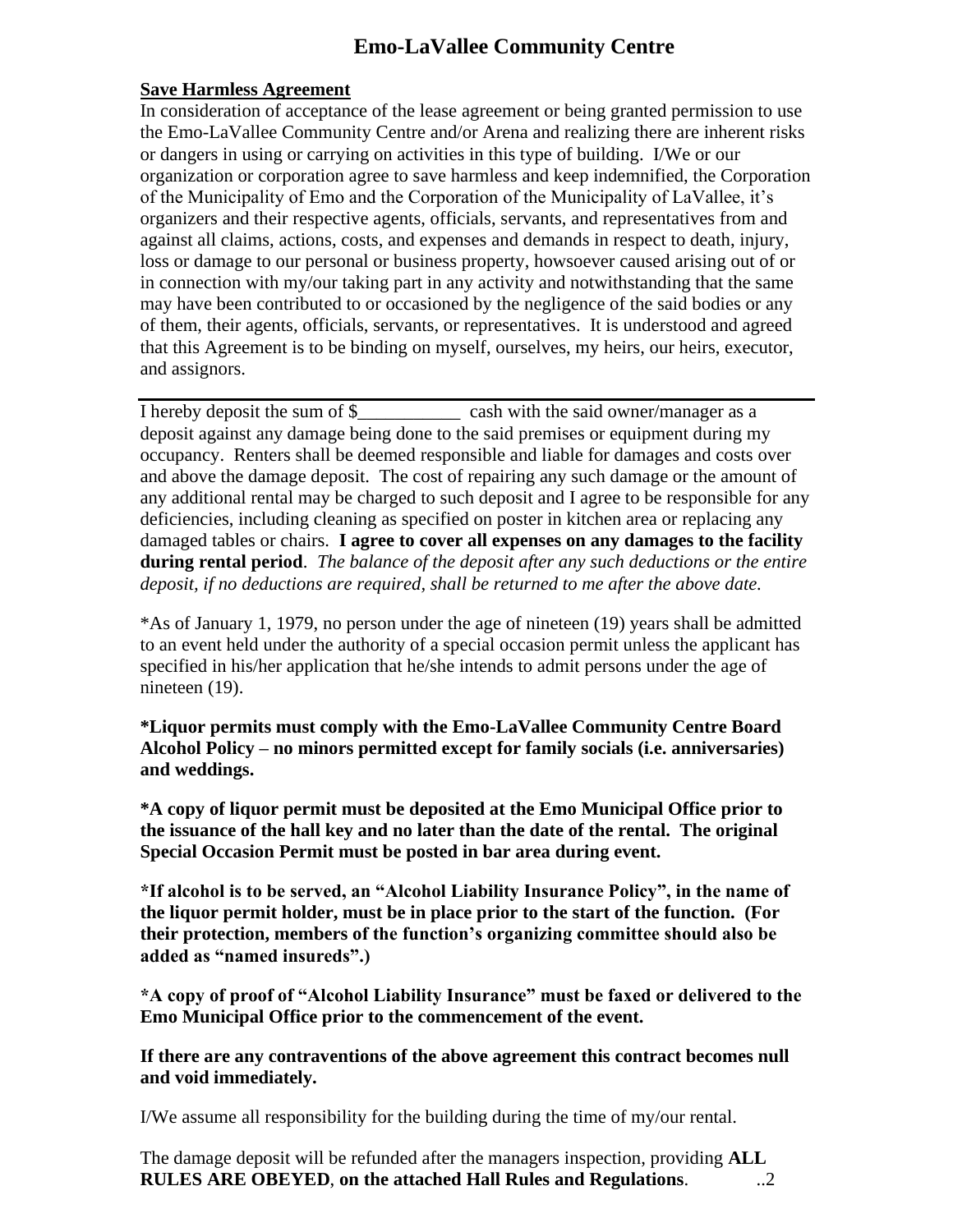# **HALL RULES AND REGULATIONS**

- 1. Bookings must be made in the Emo Municipal Office. Deposit required to confirm booking – Hall \$50.00, Ice Surface \$150.00 Cancellation of hall booking must be made at least four weeks prior to function; otherwise, hall rental deposit will not be refunded.
- 2. Tables and chairs to be cleaned and put back in proper places.
- 3. Wash coffee pots and dishes you may have used and put away.
- 4. Clean up must be done immediately following the function or the next morning. Take down all decorations and masking tape. Do not use staples or tacks.
- 5. Take all garbage (including bathroom garbage) to outside bins.
- 6. Hall/ice surface floors are to be swept and left clean upon leaving premises.
- 7. If hall is not left as mentioned above after being used your \$50.00/\$150.00 deposit will not be refunded.
- 8. Any damages incurred during the functions will be charged to the renter.
- 9. Liquor permit is required where alcoholic beverages are served, age of majority is mandatory at all licensed functions except for family socials and weddings.
- 10. The renter will be given keys to the Arena the day before the function and keys must be returned the first working day after the function.
- 11. The renter will be responsible for supervision of the function and observe that all liquor laws are strictly adhered to.
- 12. Shut off all lights, air conditioner and fans, making certain doors for exterior fans are secured.
- 13. The renter will be responsible for closing up Arena, making certain all doors are locked and be sure all smoking materials are extinguished.
- 14. No liquor allowed in the bar area except on the day of the function. All liquor, gifts, monies etc. must be taken out the night of the function.
- 15. Renters must be out by noon the following day providing the hall is not being rented on that day.
- 16. Emo-LaVallee Community Centre Manager or designate and/or O.P.P. may enter Hall at anytime during event dates. Emo-LaVallee Community Centre Manager or designate may ask RESPONSIBLE RENTER to leave premises if deemed necessary for any reason unsuitable upon their discretion.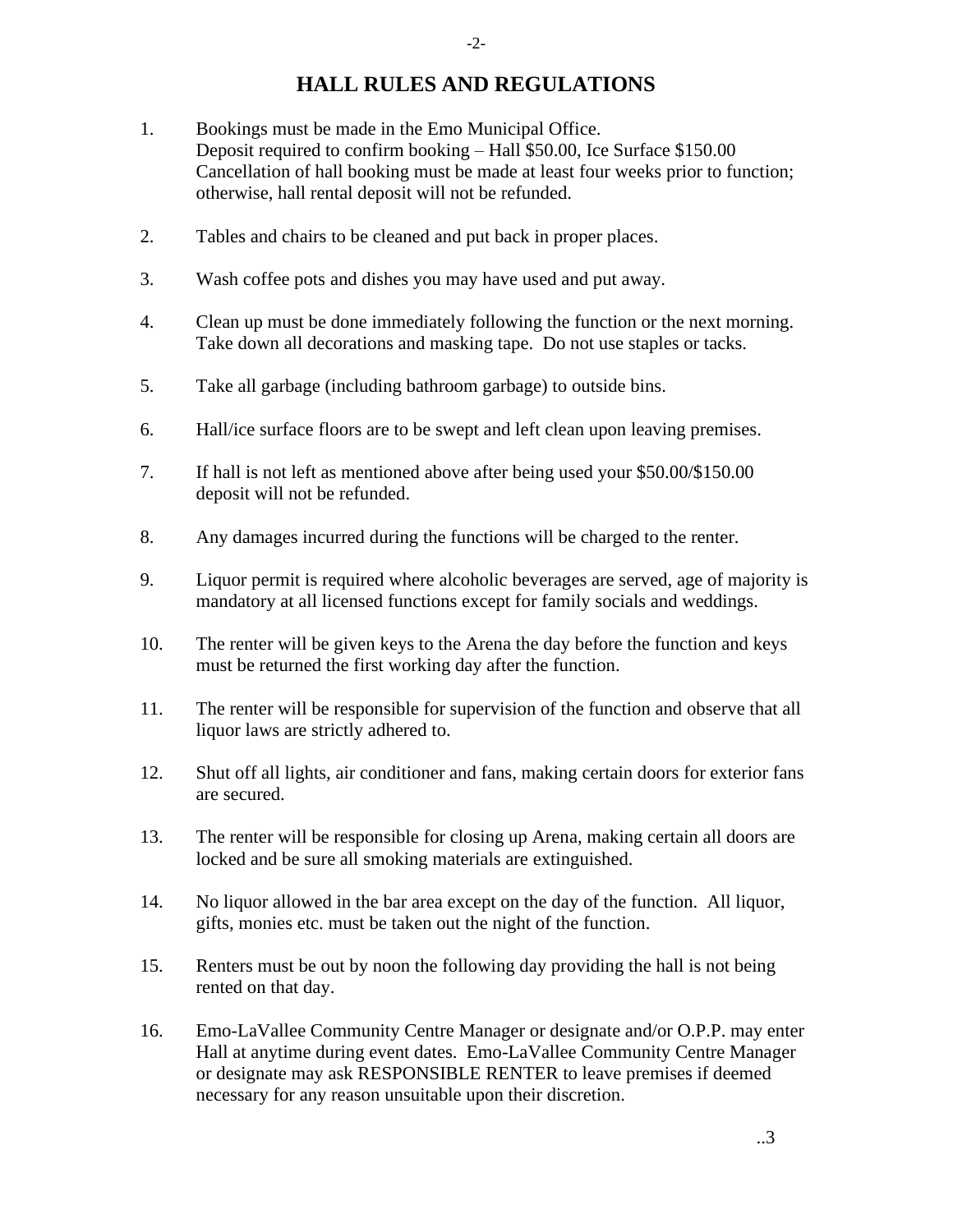- **17. All bartenders are required to have "S.M.A.A.R.T." Training (Strategies for Managing Age and Alcohol Related Troubles), in order to serve alcohol at the Emo-LaVallee Community Centre.**
- 18. Liquor permits must comply with Emo-LaVallee Community Centre Board Policy – No Minors permitted except for family socials and weddings.
- **19. A copy of the liquor permit and proof of Party Alcohol Liability insurance coverage must be deposited at the Emo Municipal Office prior to scheduled function and issuance of hall key.**

### **20.** *EFFECTIVE DECEMBER 1, 2002 THE EMO-LAVALLEE COMMUNITY CENTRE IS A SMOKE-FREE PUBLIC FACILITY, IN IT'S ENTIRETY.*

Thank you for your co-operation.

## **EMO-LAVALLEE COMMUNITY CENTRE BOARD.**

## **I, the Undersigned RESPONSIBLE RENTER have read the above EMO-LAVALLEE COMMUNITY CENTRE ALL RULES AND REGULATIONS and understand clearly what is expected as being a RESPONSIBLE RENTER.**

| Deposit Returned: Yes or | N <sub>0</sub> |
|--------------------------|----------------|
|                          |                |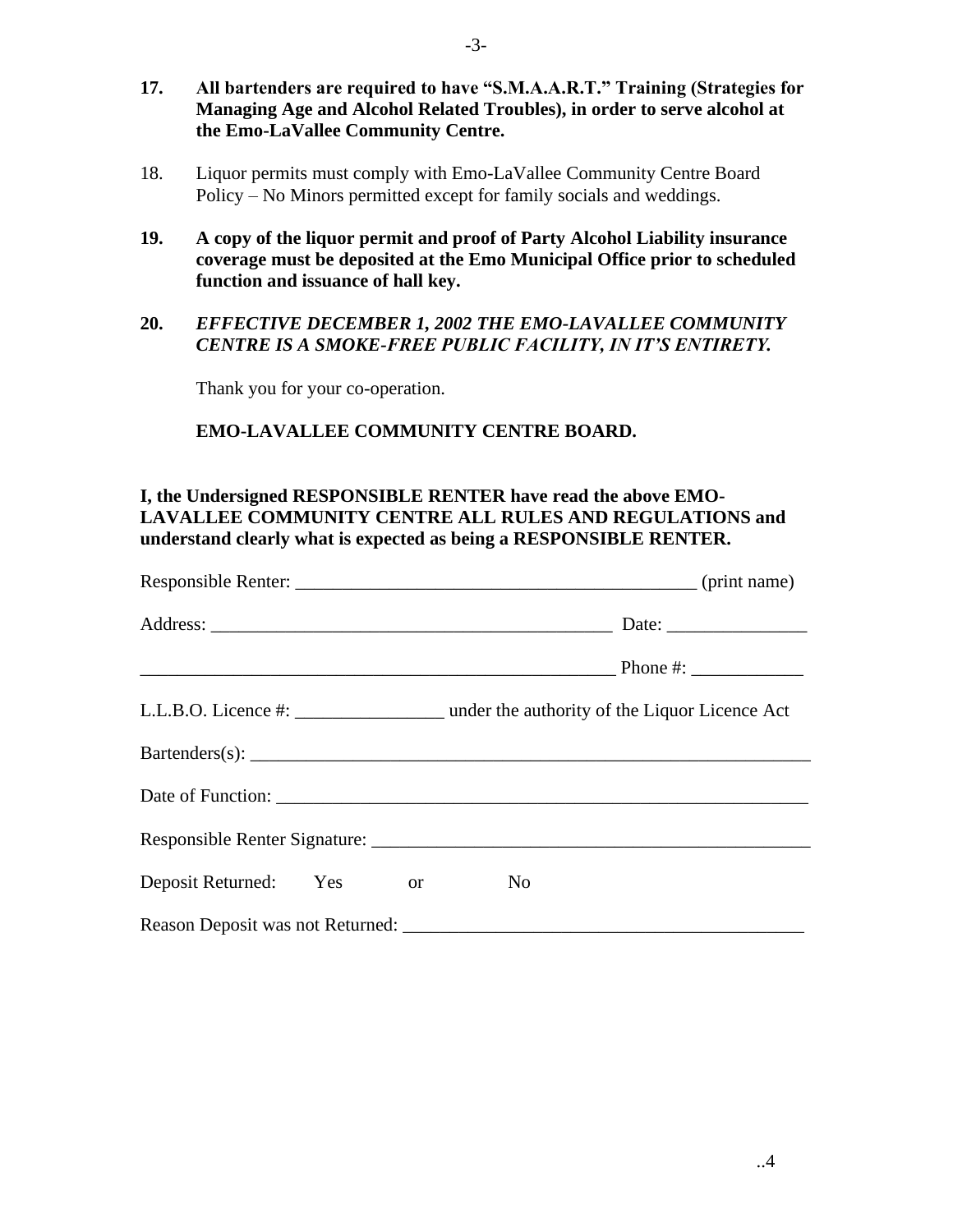#### **EMO-LAVALLEE COMMUNITY CENTRE RENTAL RATES**

| Ice Surface Rental (resident)             | $550.00 + HST$ |
|-------------------------------------------|----------------|
| Ice Surface Rental (non-resident)         | $650.00 + HST$ |
| Hall Rental (resident)                    | $300.00 + HST$ |
| Hall Rental (non-resident)                | $400.00 + HST$ |
| Kitchen Rental                            | $110.00 + HST$ |
| Damage Deposit (ice surface)              | 150.00         |
| Damage Deposit (hall)                     | 50.00          |
| Damage Deposit (special event)            | 500.00         |
| Event preparation                         | $50.00 + HST$  |
| Canteen-daily rate (\$250 damage deposit) | $110.00 + HST$ |
| Dressing Room                             | $100.00 + HST$ |
| Summer Ice Surface Rental – Hourly        | $50.00 + HST$  |

Pre-event: One set up day immediately before the event free and \$50.00 for every other day required, on approval of the Arena Manager

Post-event: One take-down day immediately after the event is free and \$50.00 for every other day required, on approval of the Arena Manager.

Meetings (hall only): 30.00/hour + HST

Not-for Profit Organizations: 30.00 for 2 hour meeting + HST<br>(includes tournaments & banquets) 75.00 per day + HST  $(includes tournaments & banquests)$